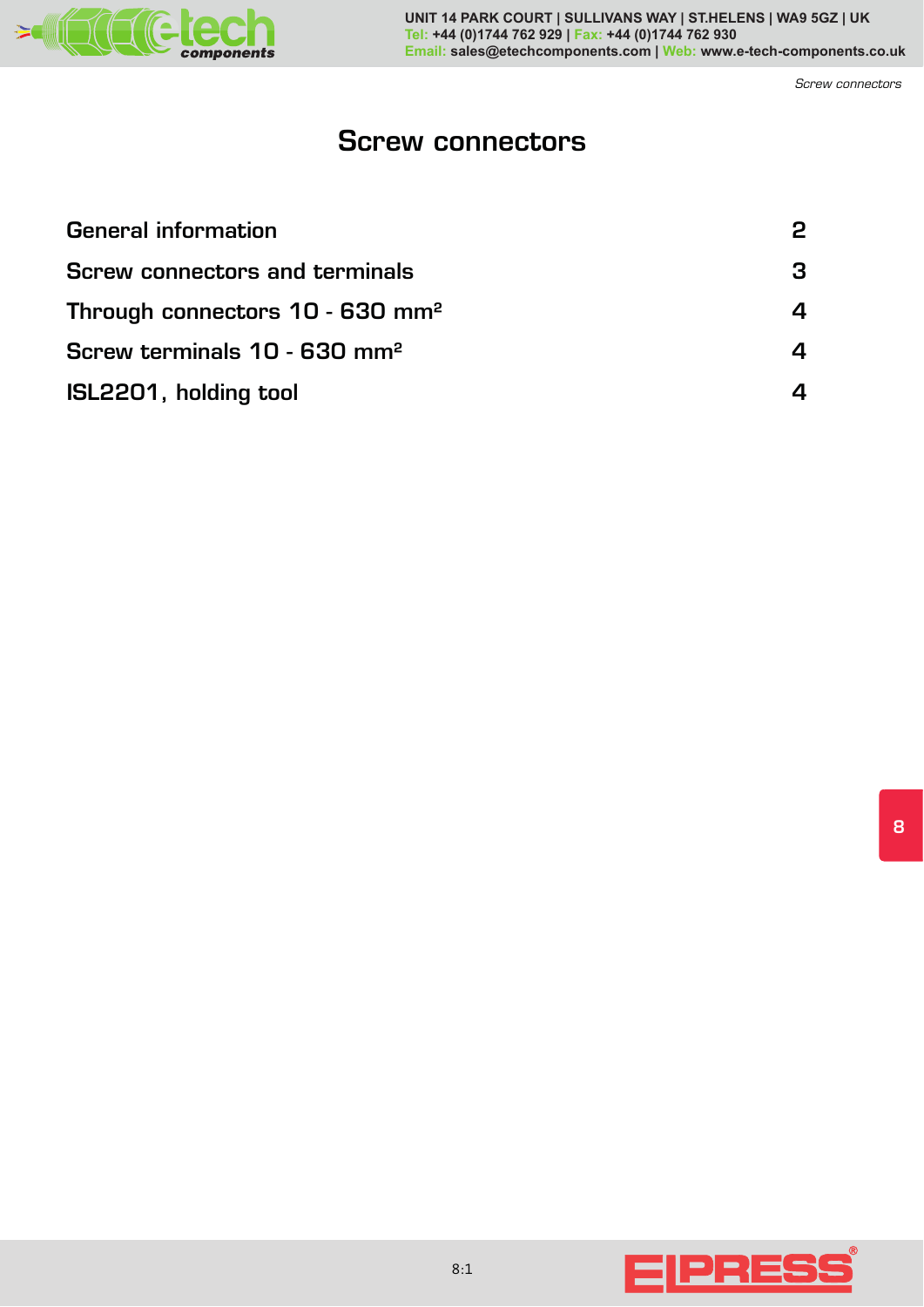

**UNIT 14 PARK COURT | SULLIVANS WAY | ST.HELENS | WA9 5GZ | UK Tel: +44 (0)1744 762 929 | Fax: +44 (0)1744 762 930 Email: sales@etechcomponents.com | Web: www.e-tech-components.co.uk**

*Screw connectors*

# **Screw connectors for low and medium voltage**

Elpress screw terminals and connectors are used at low and medium voltages and for

- stranded and solid Al and Cu conductors
- **n** round cross sections 10 mm<sup>2</sup> up to 630 mm²
- sector cross sections 16 mm<sup>2</sup> up to 240 mm²
- up to 36 kV
- supplied in sealed plastic bag with detailed instructions for use



*Screw terminal.*



*Screw through connector.*

Connection to the conductors is achieved by tightening the screws in the through connector or terminal to a pre-determined torque. Through connectors and terminals are made of aluminium. The terminal palm is made of copper and the accompanying screws Elpress uses are made of brass to reduce friction and facilitate installation.

Tools for assembly can be a spanner/ wrench or a battery-operated impact wrench which has a high torque force, > 100 Nm. To facilitate installation there is holding tool, ISL2201, to hold the screw connector in its right position during tightening of the screws. The screw connectors have a partition wall to enable jointing of oil-filled conductors to plasticinsulated XLPE conductors. The screw connectors meet the requirements of IEC 61238-1.

### **Handles multiple cross section areas**

The installation of a screw connector can be done easily without heavy special tools and can withstand several area stages in the same connector, for instance 10-50 mm². The user gets a reduced range of products and a flexible solution.

### **Washer solution**

To reduce the number of variants of the terminals, washers are delivered with the terminals. A washer is always required for connection of the terminal palm to a bus bar with a screw.



*Bolts are tightened using a wrench. It is also possible to use a battery operated wrench.*

### **SC50R50S**

On connector SC50R50S the screws are pre-mounted in the connector and covers all areas from 10-50 mm². SC50R50S is also suitable as screen connector for 10-35 mm² Cu/Al.



*On connector SC50R50S the screws are pre-mounted in the connector.*

## **Marking**

Elpress marking of screw connections shows logo, product name, conductor area (for stranded and solid conductors) and assembly order of the screws. The terminal palm is marked with bolt size (M-thread) for bolt connections.

| Cat. no. SL70R70S-10-12                        |
|------------------------------------------------|
| $SL =$ Screw terminal                          |
| 70R = max 70 mm <sup>2</sup> round conductors  |
| 70S = max 70 mm <sup>2</sup> sector conductors |
| $10-12$ = screw size 10 and 12 (M-thread)      |

SC = screw through connector 150R = max 150 mm² round conductor 95S = max 95 mm² sector conductor

### **Screws connection to bus bars**

The following apply to bright galvanized nuts and screws in strength class 8.8 used for connecting terminals to Cu and Al bus bars:

- **Always use a torque wrench to ensure** that they are tightened to the right torque. Ensure it is regularly calibrated in accordance with the supplier's instructions.
- **Use the recommended torque in** accordance with the screw manufacturer's instructions.
- Always use a hard flat washer to reduce friction between the installation surface and hole edge pressure, min hardness HB200.
- A spring washer in accordance with DIN 6796 may be used together with a flat washer to further increase strength in advanced applications.
- **Assemble as shown in image.**





| Screw           | <b>Tightening torque (Nm)</b> |
|-----------------|-------------------------------|
| M <sub>5</sub>  | 5                             |
| M <sub>6</sub>  | 9                             |
| M8              | 21                            |
| M <sub>10</sub> | 41                            |
| M12             | 70                            |
| M14             | 110                           |
| M <sub>16</sub> | 170                           |
| M20             | 340                           |

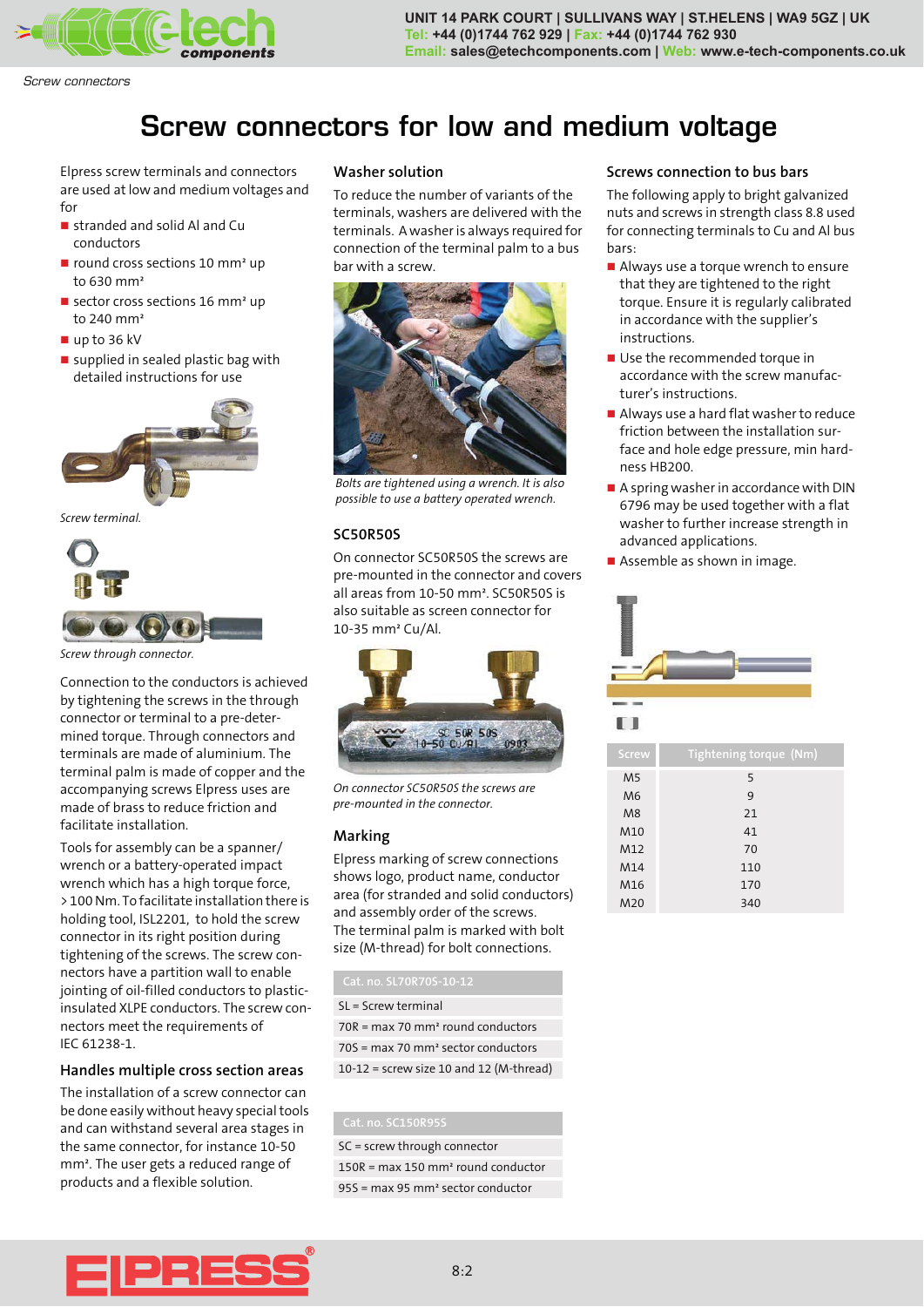

**UNIT 14 PARK COURT | SULLIVANS WAY | ST.HELENS | WA9 5GZ | UK Tel: +44 (0)1744 762 929 | Fax: +44 (0)1744 762 930 Email: sales@etechcomponents.com | Web: www.e-tech-components.co.uk**

*Screw connectors*

# **Screw connectors and terminals**

By means the enclosed special washers for Elpress screw terminals, two bolt dimensions may be used in one palm hole size, see picture and table below. The required stocking of different  $\frac{1570}{15150}$  be used in one palm hole size, see picture and table bel<br>  $\frac{1570}{15150}$   $\frac{1570}{15150}$  be used in one palm hole size, see picture and table bel

| <b>Stranded and</b><br>solid conductors<br>area, mm <sup>2</sup> | <b>Type</b>                                  | Connector<br>Cat.no.                                                                | <b>Terminal</b><br>M12, M10        | Terminal<br>M16, M12                 |
|------------------------------------------------------------------|----------------------------------------------|-------------------------------------------------------------------------------------|------------------------------------|--------------------------------------|
| 10                                                               | round                                        | SC50R50S                                                                            | SL70R70S-10-12                     |                                      |
| 16                                                               | round<br>sector                              | <b>SC50R50S</b><br><b>SC50R50S</b>                                                  | SL70R70S-10-12                     |                                      |
| 25                                                               | round<br>sector                              | <b>SC50R50S</b><br><b>SC50R50S</b>                                                  | SL70R70S-10-12<br>SL70R70S-10-12   |                                      |
| 35                                                               | round<br>sector                              | <b>SC50R50S</b><br><b>SC50R50S</b>                                                  | SL70R70S-10-12<br>SL70R70S-10-12   |                                      |
| 50                                                               | round<br>round<br>sector<br>sector           | <b>SC50R50S</b><br><b>SC95R95S</b><br><b>SC50R50S</b><br><b>SC95R95S</b>            | SL70R70S-10-12<br>SL70R70S-10-12   |                                      |
| 70                                                               | round<br>sector<br>sector                    | <b>SC95R95S</b><br><b>SC95R95S</b><br><b>SC150</b>                                  | SL70R70S-10-12<br>SL70R70S-10-12   |                                      |
| 95                                                               | round<br>round<br>sector<br>sector<br>sector | <b>SC150R95S</b><br><b>SC95R95S</b><br><b>SC150R95S</b><br><b>SC95R95S</b><br>SC150 | SL150R95S-10-12<br>SL150R95S-10-12 |                                      |
| 120                                                              | round<br>sector<br>sector<br>sector          | <b>SC150R95S</b><br>SC240R185S<br>SC150<br>SC240                                    | SL150R95S-10-12                    | SL240R185S-12-16                     |
| 150                                                              | round<br>sector<br>sector<br>sector          | <b>SC150R95S</b><br>SC240R185S<br>SC150<br>SC240                                    | SL150R95S-10-12                    | SL240R185S-12-16                     |
| 185                                                              | round<br>sector<br>sector                    | SC240R185S<br>SC240R185S<br>SC240                                                   |                                    | SL240R185S-12-16<br>SL240R185S-12-16 |
| 240                                                              | round<br>sector<br>sector                    | SC240R185S<br>SC400R240S<br>SC240                                                   |                                    | SL240R185S-12-16<br>SL240R240S*      |
| 300                                                              | round                                        | SC400R240S <sup>1)</sup>                                                            |                                    | SL400R240S*1)                        |
| 400                                                              | round                                        | SC400R240S <sup>1)</sup>                                                            |                                    | SL400R240S*1)                        |
| 500                                                              | round                                        | <b>SC630R</b>                                                                       |                                    | SL630R*                              |
| 630                                                              | round                                        | <b>SC630R</b>                                                                       |                                    | SL630R*                              |

\* Palm hole as requested

1) for un-compressed cable. For compressed cable, contact Elpress.





Elpress screw terminals.